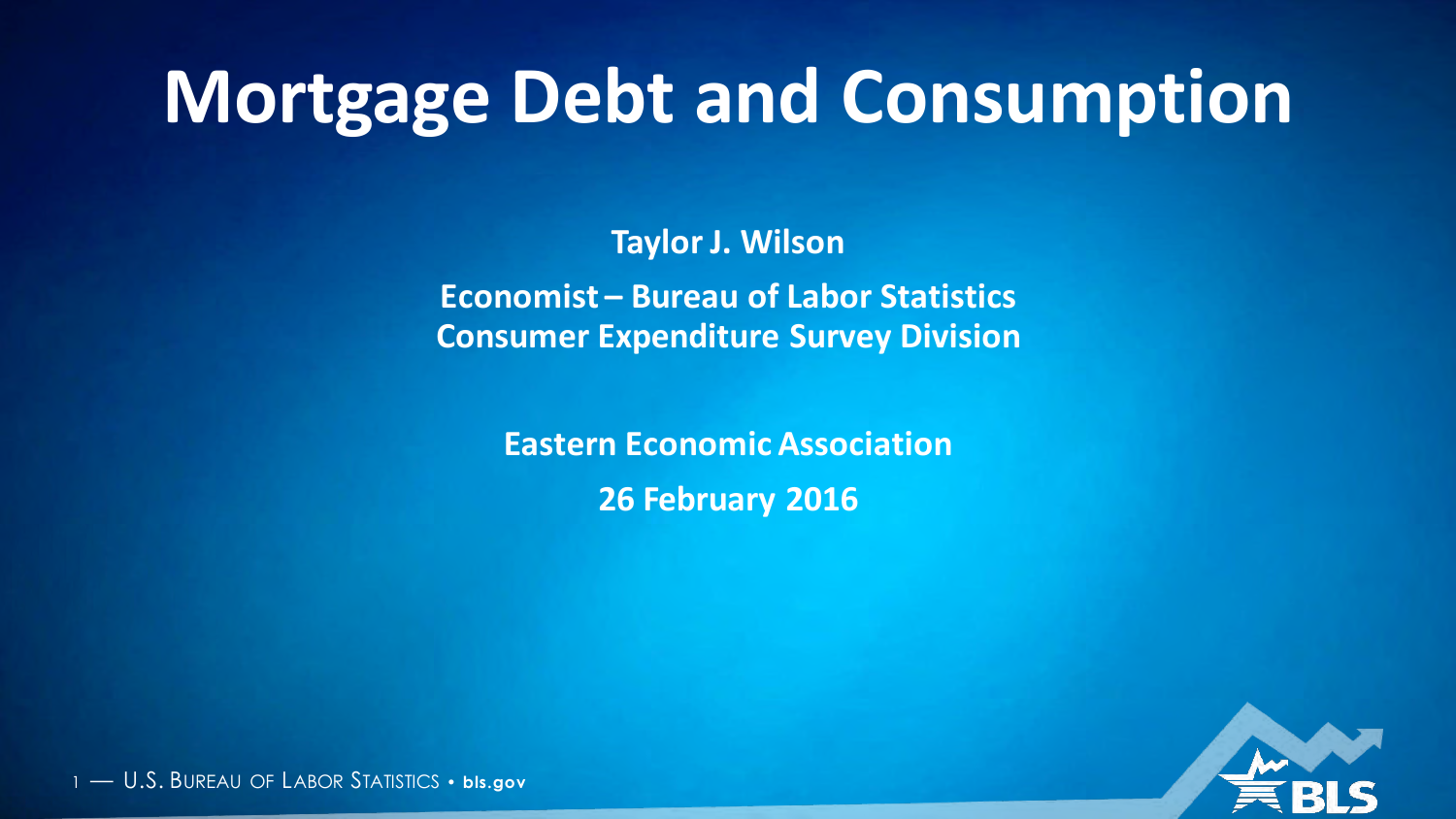#### **HOW DOES MORTGAGE DEBT INFLUENCE CONSUMER BUDGETING CONSIDERATIONS?**



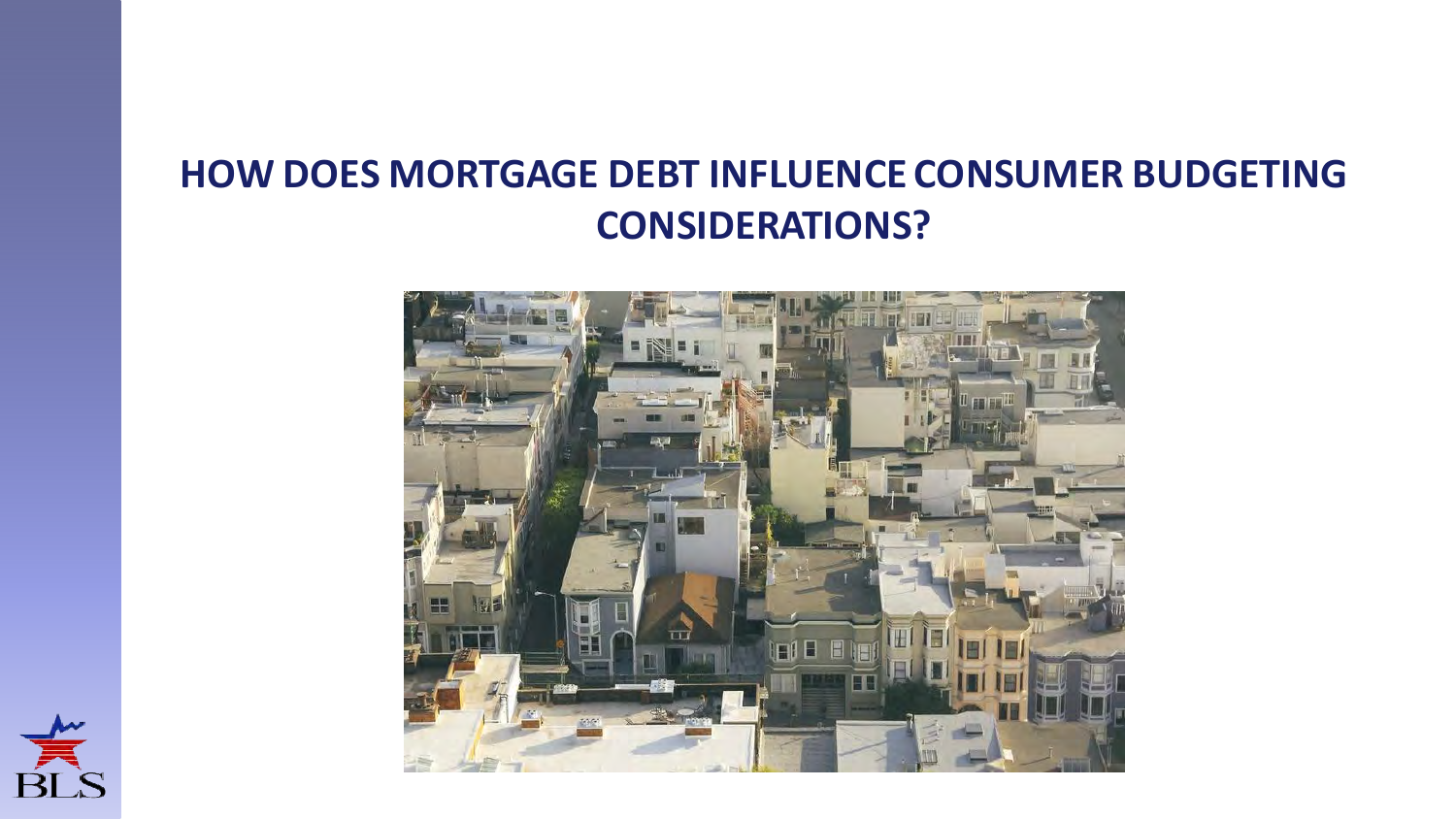# **What is the Consumer Budget?**

■ Consumer Budgets **Mortgage Payments** ▶ Other Debt Payments ▶ Other Expenditures **Taxes Savings** Unreported Expenditures



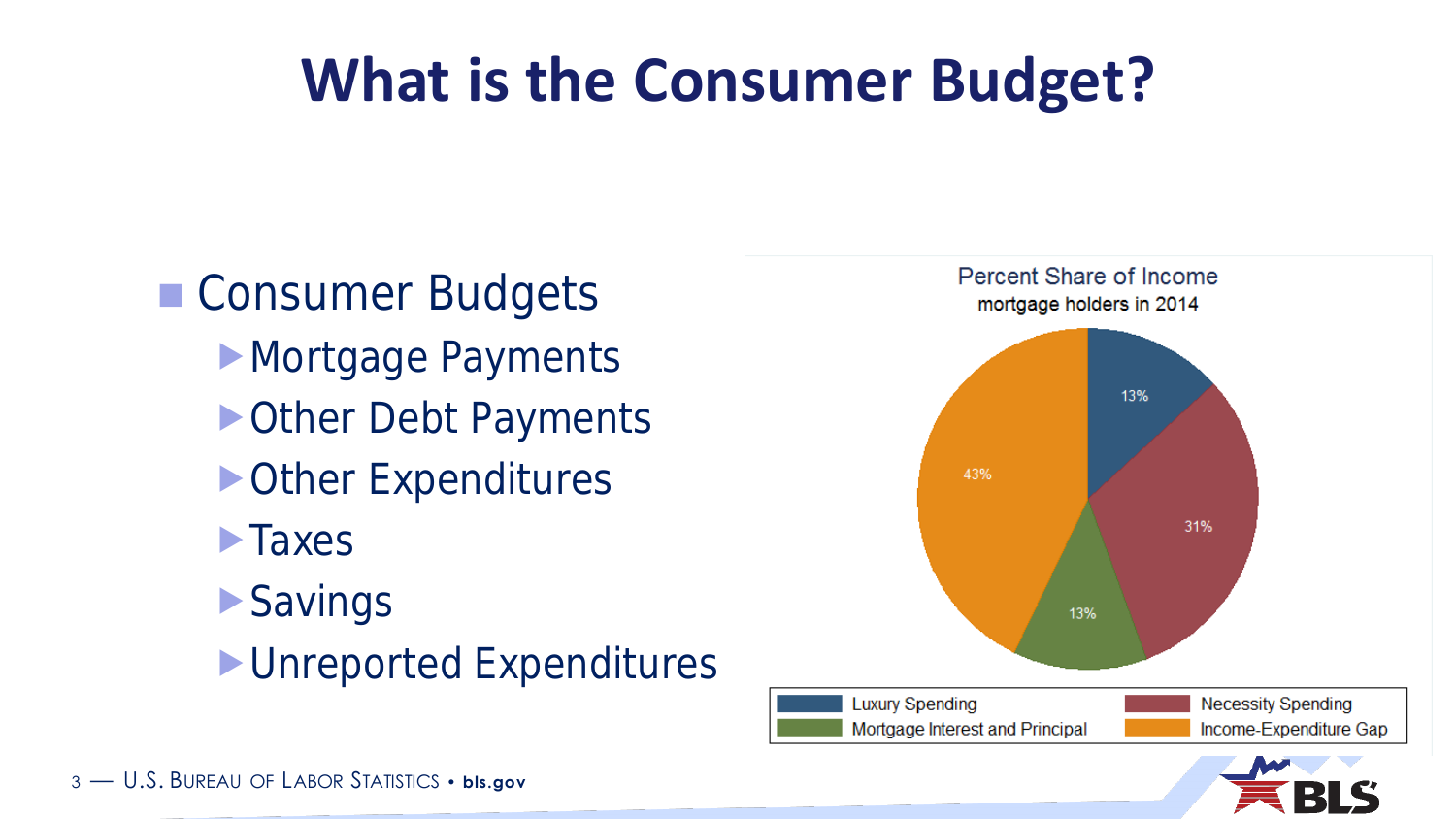### **Consumer Budgets**

- As a proportion of income, consumer allocations can be distributed into three categories: luxury expenditures, necessity expenditures, mortgage payments.
- An assumption  $-$  Any income which does not fall into these categories is represented by the income-expenditure gap.

#### What is necessity and luxury? Income Elasticity  $(\xi)$ :



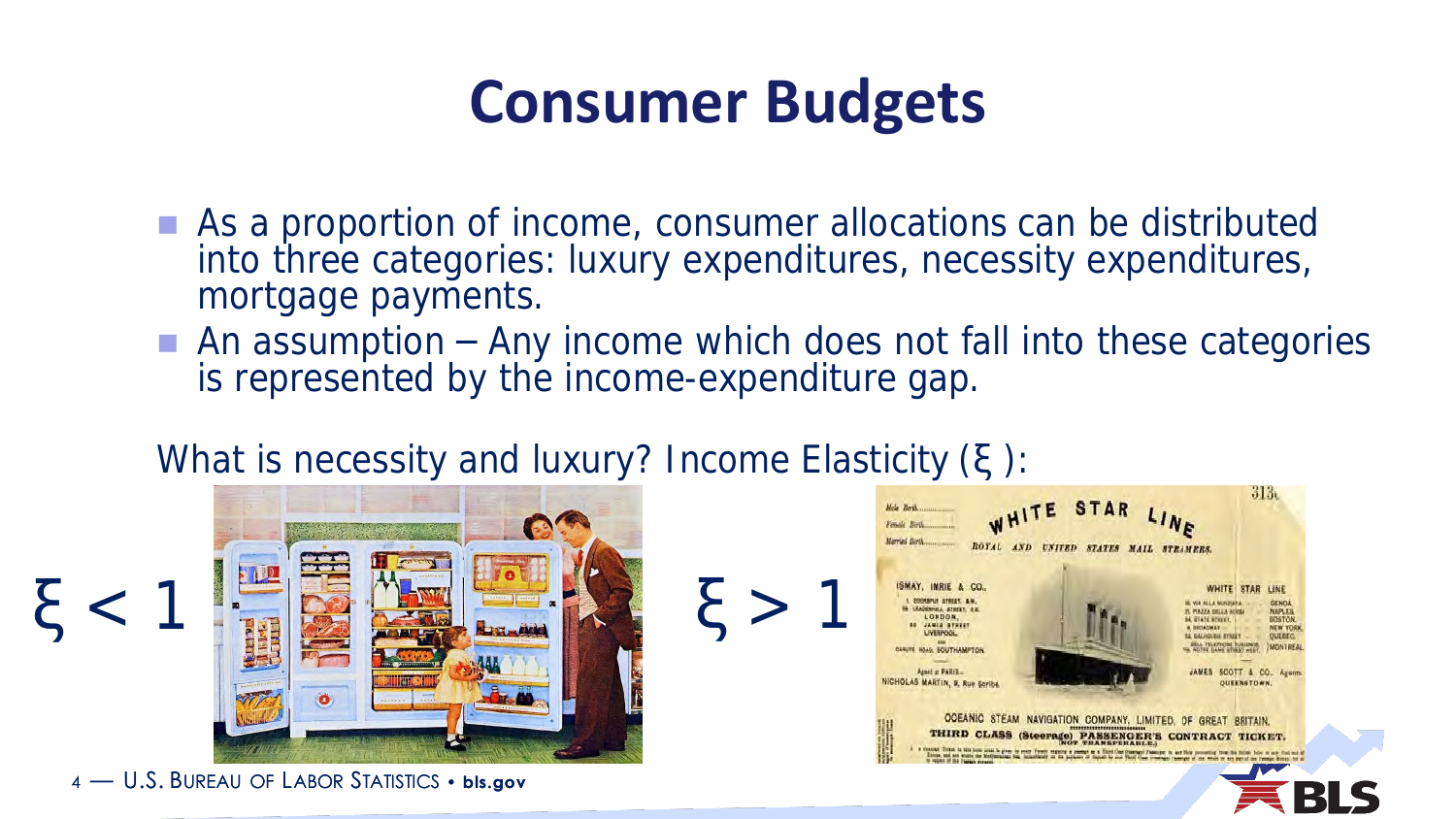#### **Consumer Choice Theory**

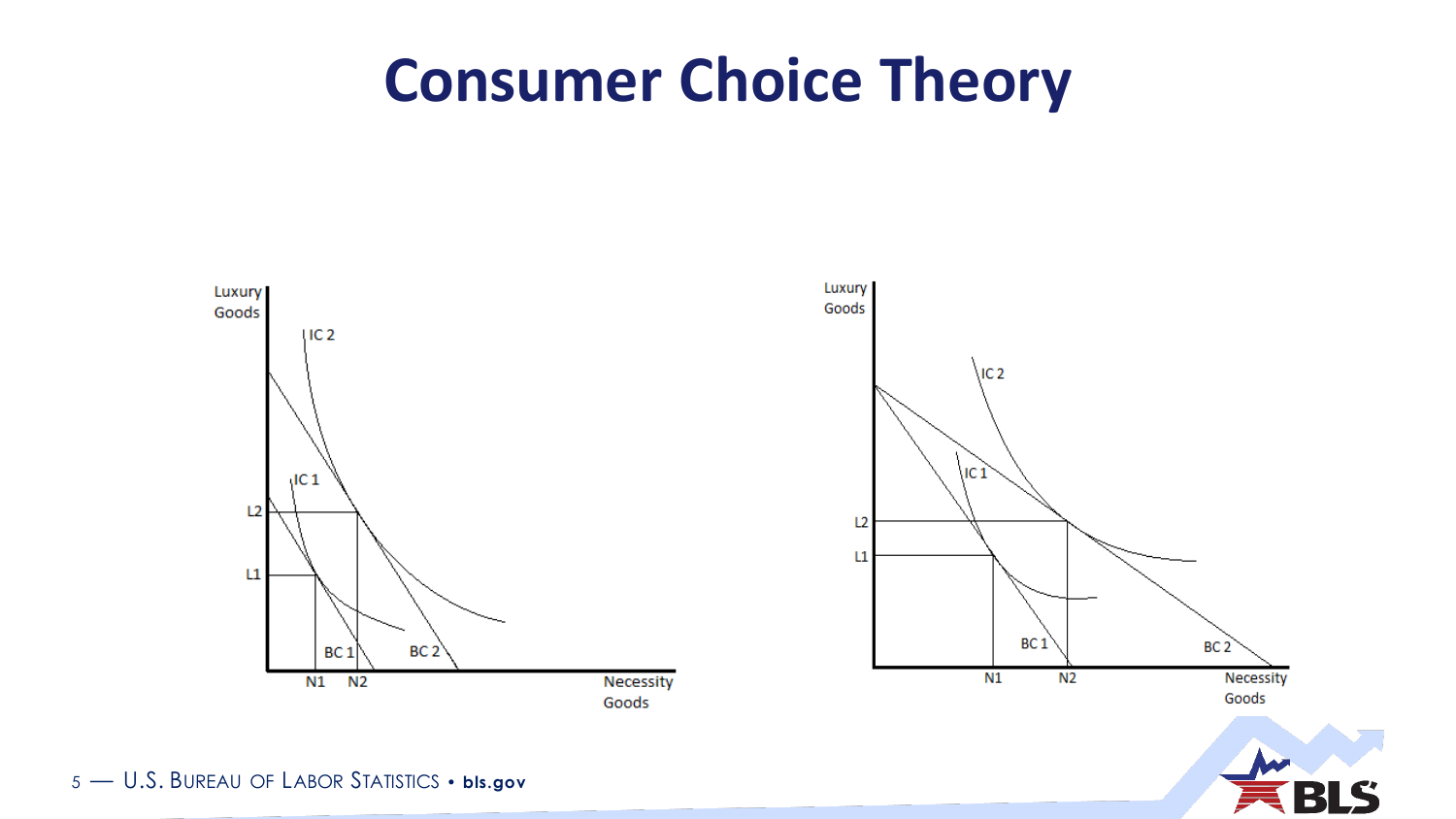# **Mortgage Debt**

#### **Properties of Mortgages:** Associate with a payment Interest and Principal Contract based expenditure Necessity for subgroup **Luxury for whole sample** Mathematically expressed as:

$$
M = P \sum_{k=1}^{n} \frac{1}{(1+i)^k}
$$



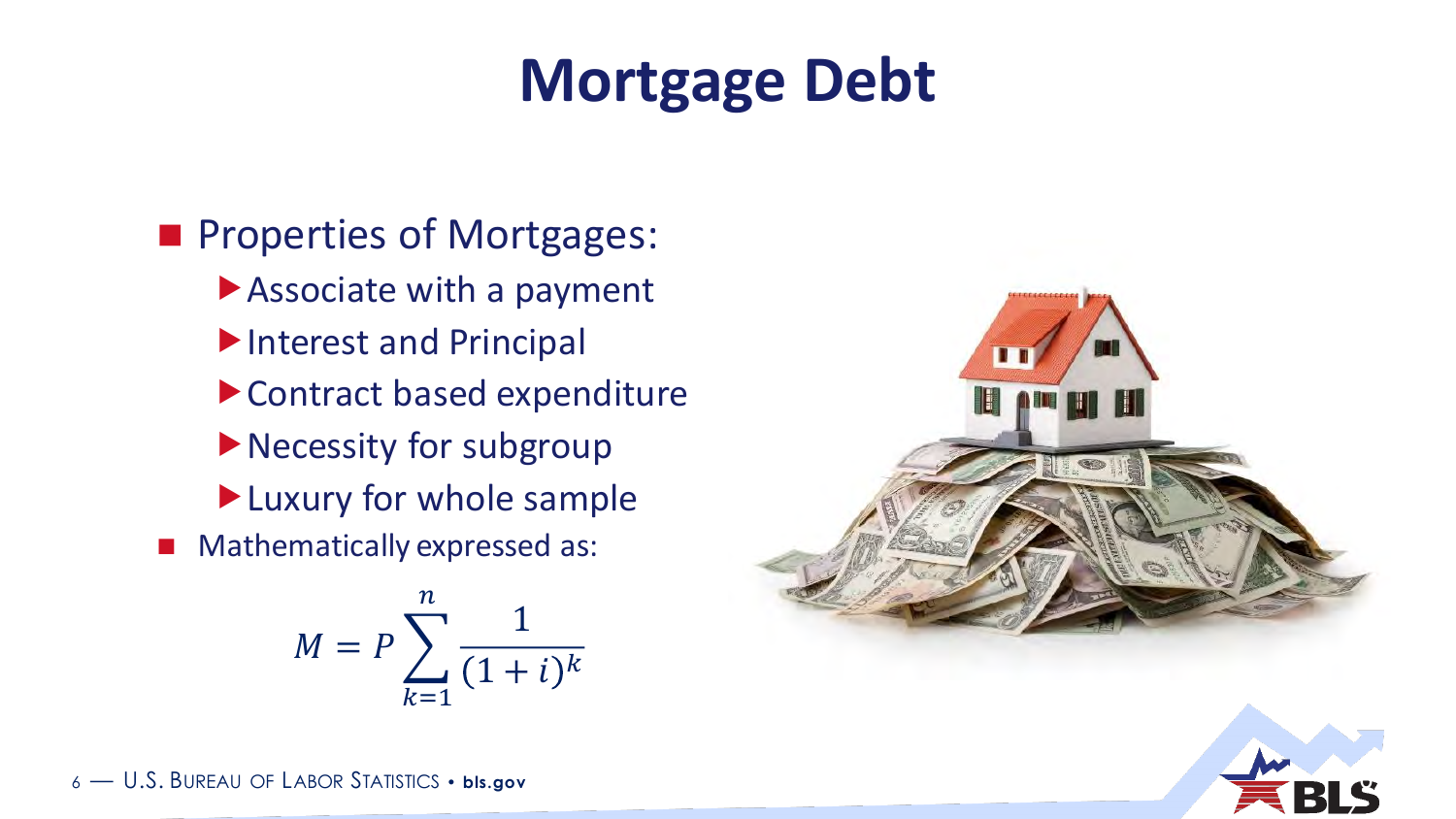### **Price Effect of Housing**

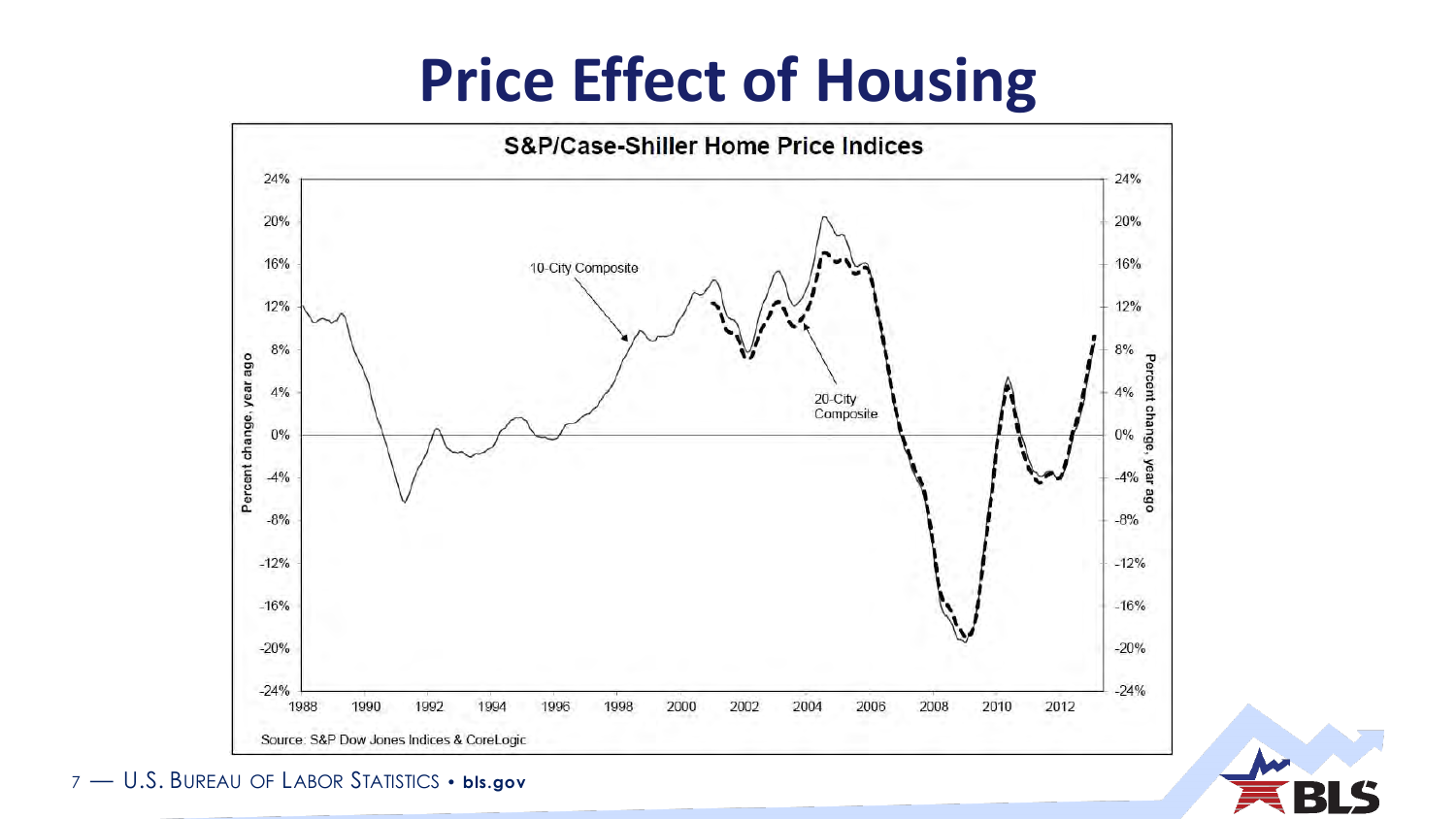#### Income



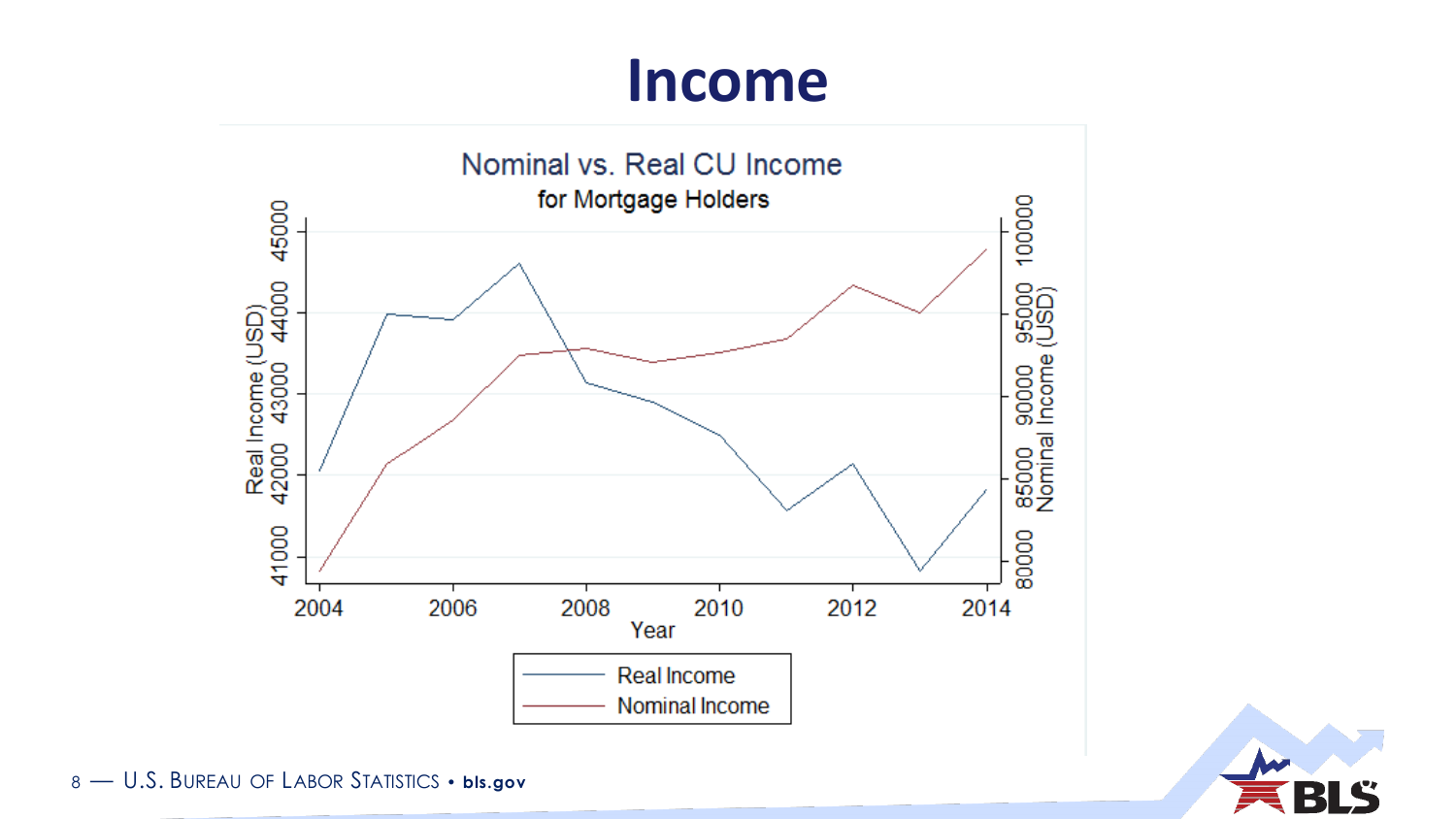# **Savings**

- What is savings in the context of CE data? How can we talk intelligently about savings?
	- Income after taxes less expenditures
	- Income before taxes less expenditures
	- Carefully define what we mean by savings
- What is it we want to know?
	- What proportion of income is not going to a recorded expenditure?
		- State Taxes
		- Actual savings
		- Do we include any actual expenditures in this category for the purpose of the analysis?
			- Pensions
			- Social Security

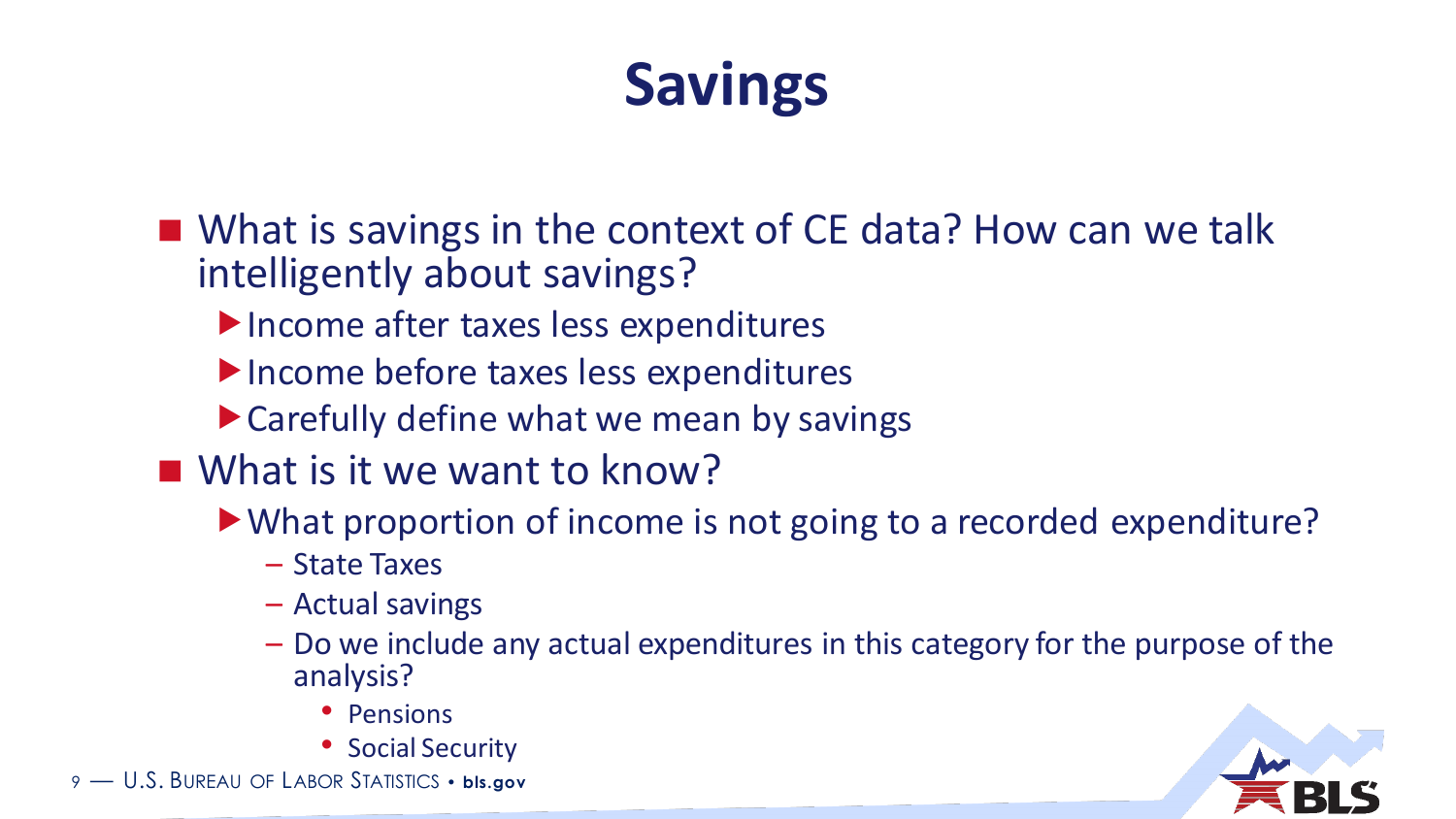# **Directionality of Savings**

- According to the IRS, the average effective tax rate of incomes in sample is between 15 -20 percent, on average and depending on the year.
- Our pool of 'nonexpenditure related income' less the effective tax rate for the average income in the cohort gives some idea of how this pool is changing over time.

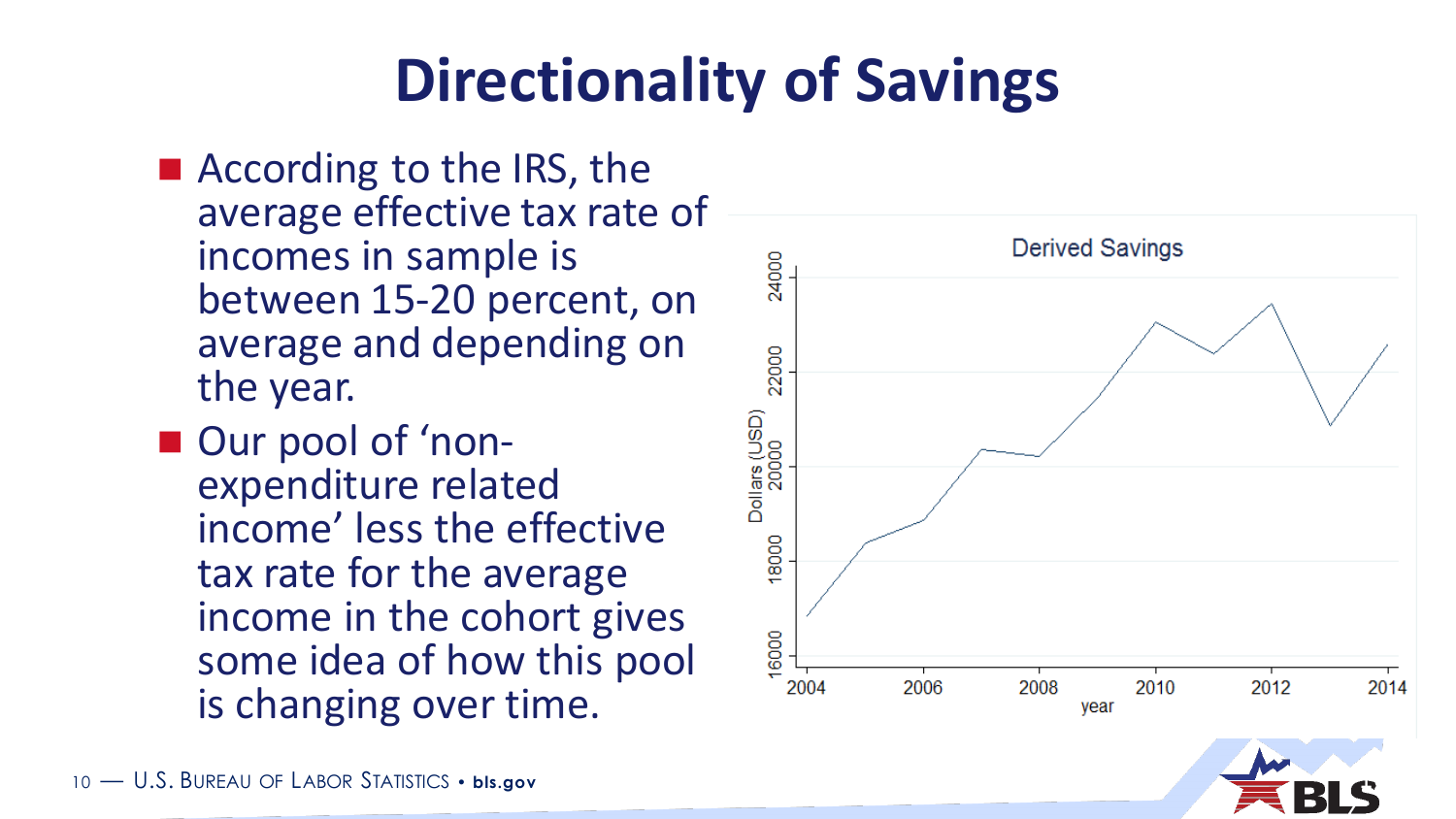# **Elasticity Graphically**



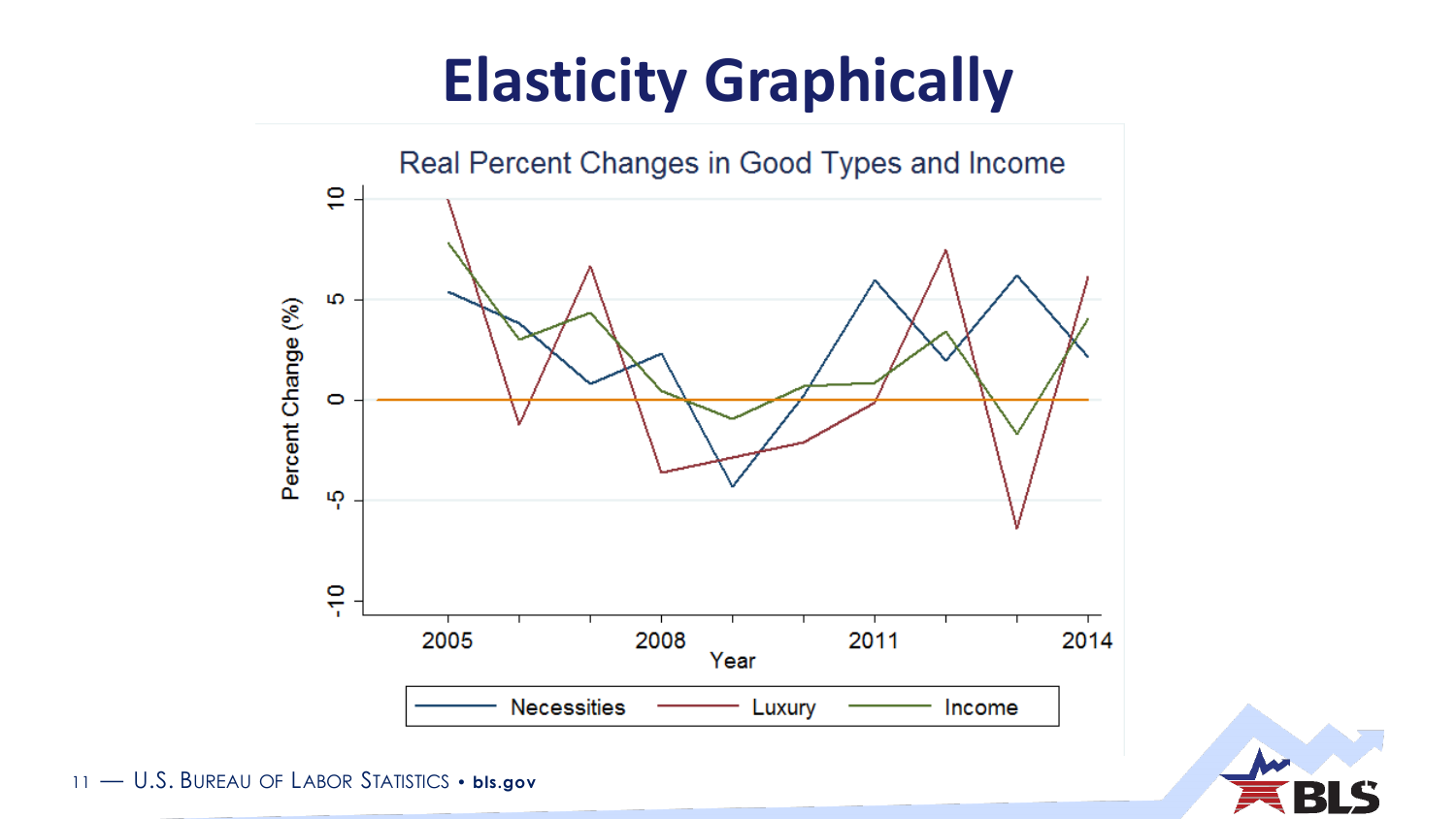# **Nominal Changes**



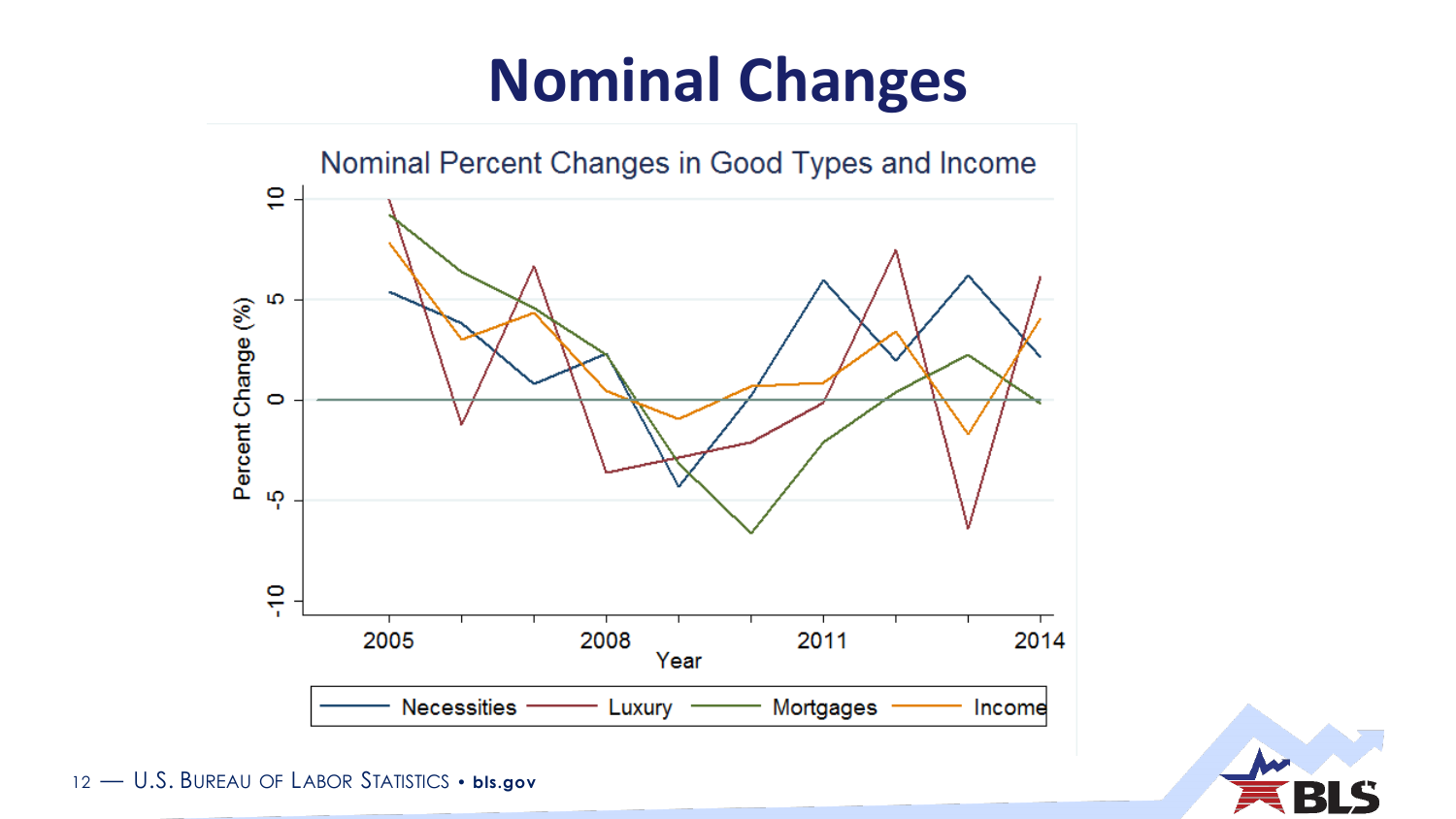### **Case Year: 2008**

- First year where income stagnation is observed.
- Stagnating nominal incomes (decreasing real) correlate with a immediate decline in luxury consumption.
- Spending reallocation away from luxury goods to afford necessities and mortgage payments.

| Year            | <b>Luxury</b> | <b>Necessity</b> | $\parallel$ Mortgage | <b>Income</b> |
|-----------------|---------------|------------------|----------------------|---------------|
| 2007            | 13325.57      | 26661.91         | 13640.33             | 92491.01      |
| 2008            | 12852.98      | 27291.41         | 13950.20             | 92902.10      |
| $\Delta(07-08)$ | (472.59)      | 629.50           | 309.87               | 411.09        |

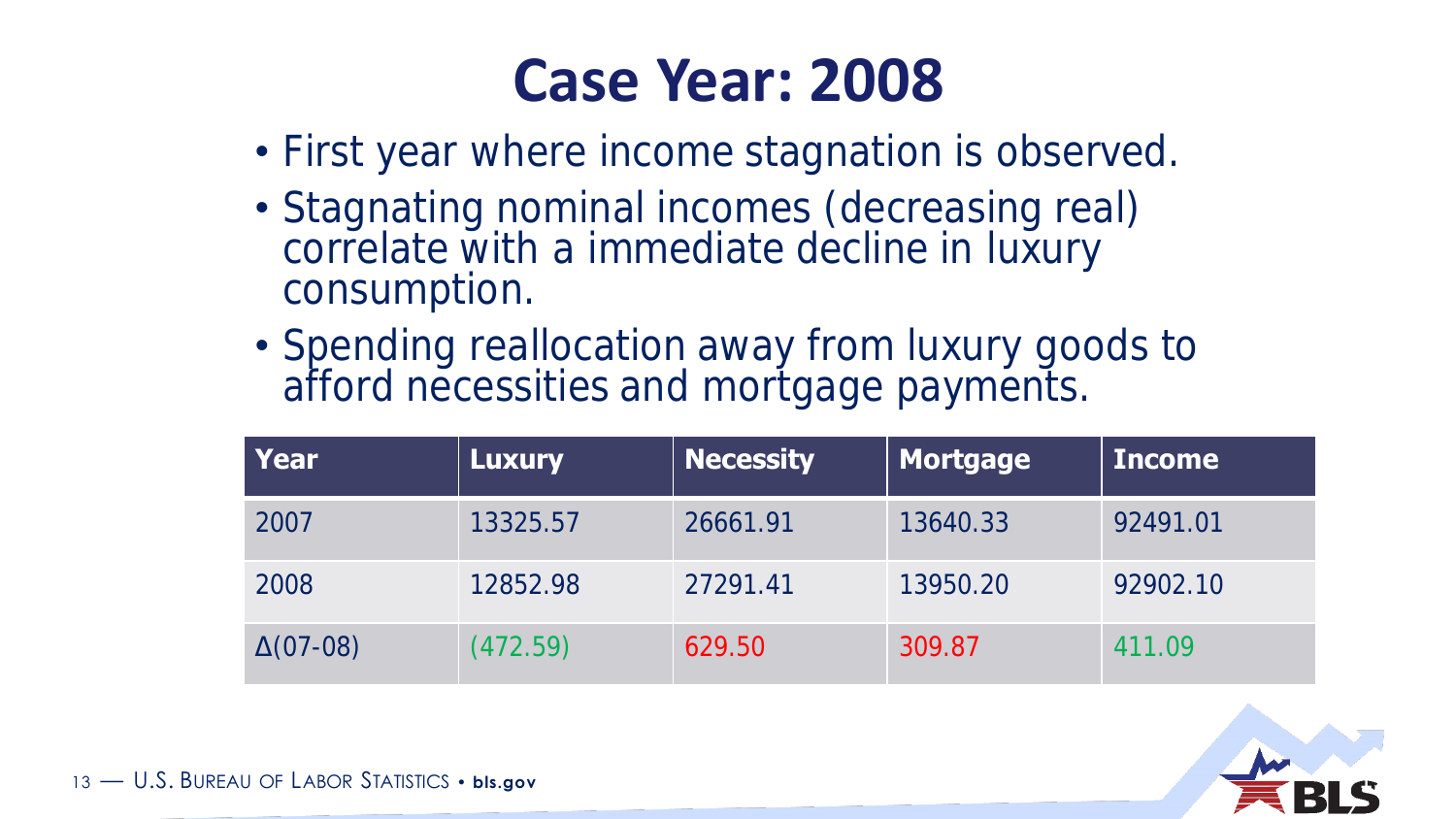#### **Case Year: 2010**

- Year when mortgage payments fell the most. This is mostly due to a collapse in housing prices. Real incomes fell in 2010.
- Dynan, Mian, and Pierce (2012) show that it takes consumers many years to recover to pre-crisis consumption patterns.
- 2010 data seem to suggest that most "new money" was being allocated to non-captured expenditures.

| Year            | <b>Luxury</b> | <b>Necessity</b> | Mortgage | <b>Income</b> |
|-----------------|---------------|------------------|----------|---------------|
| 2009            | 12491.88      | 26142.54         | 13514.29 | 92040.70      |
| 2010            | 12233.38      | 26197.14         | 12643.48 | 92682.15      |
| $\Delta(09-10)$ | (258.50)      | 54.60            | (870.81) | 641.45        |

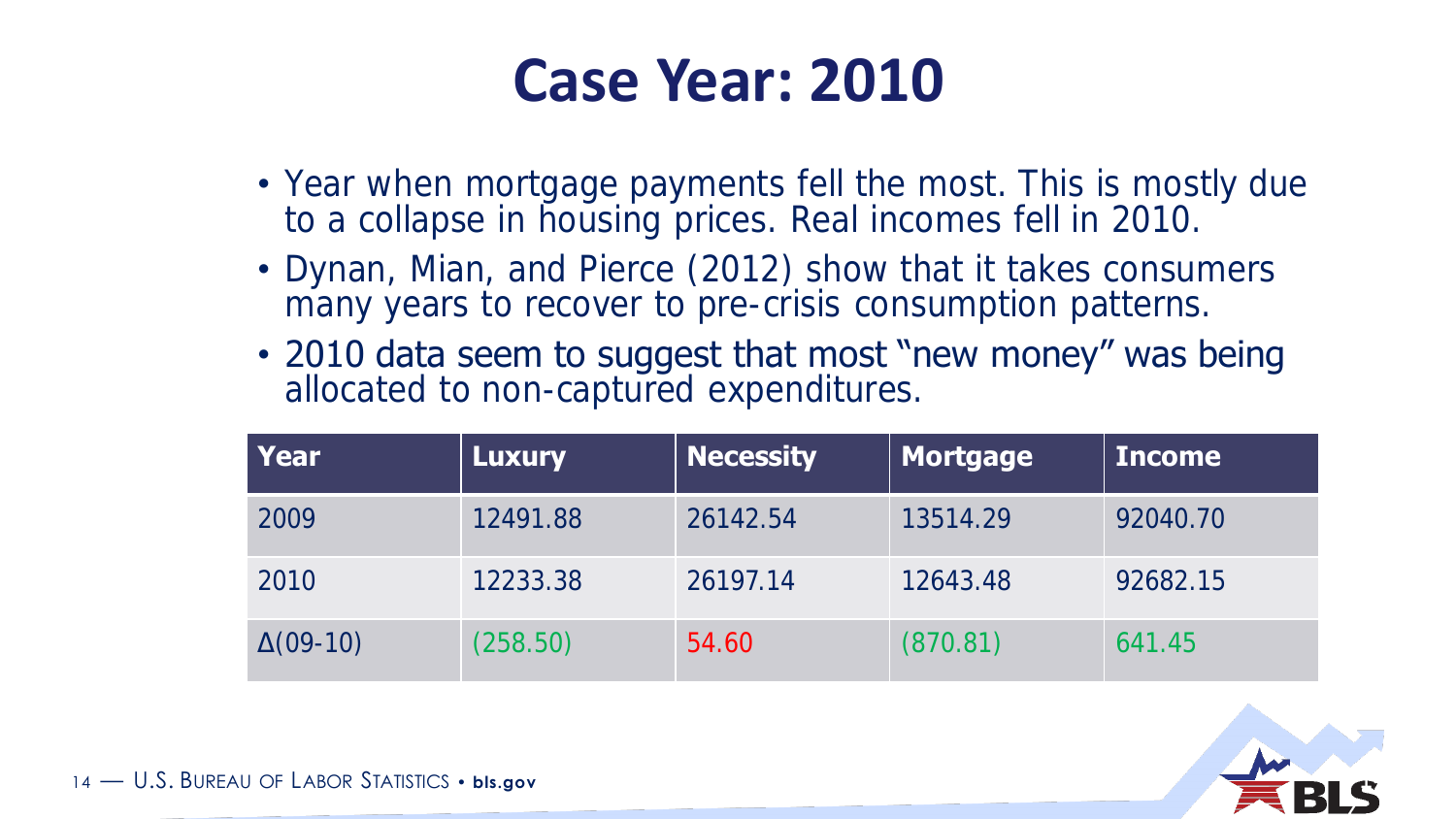#### **Consumer Budgets and Mortgage Payments**

- Given all this information, what can we say about Mortgage Payments?
	- Intuition is king. They behave like a necessity under 'normal' circumstances. That is when income is rising and prices are constant.
	- Consumers value paying their mortgage more than they value consumption on luxury items.



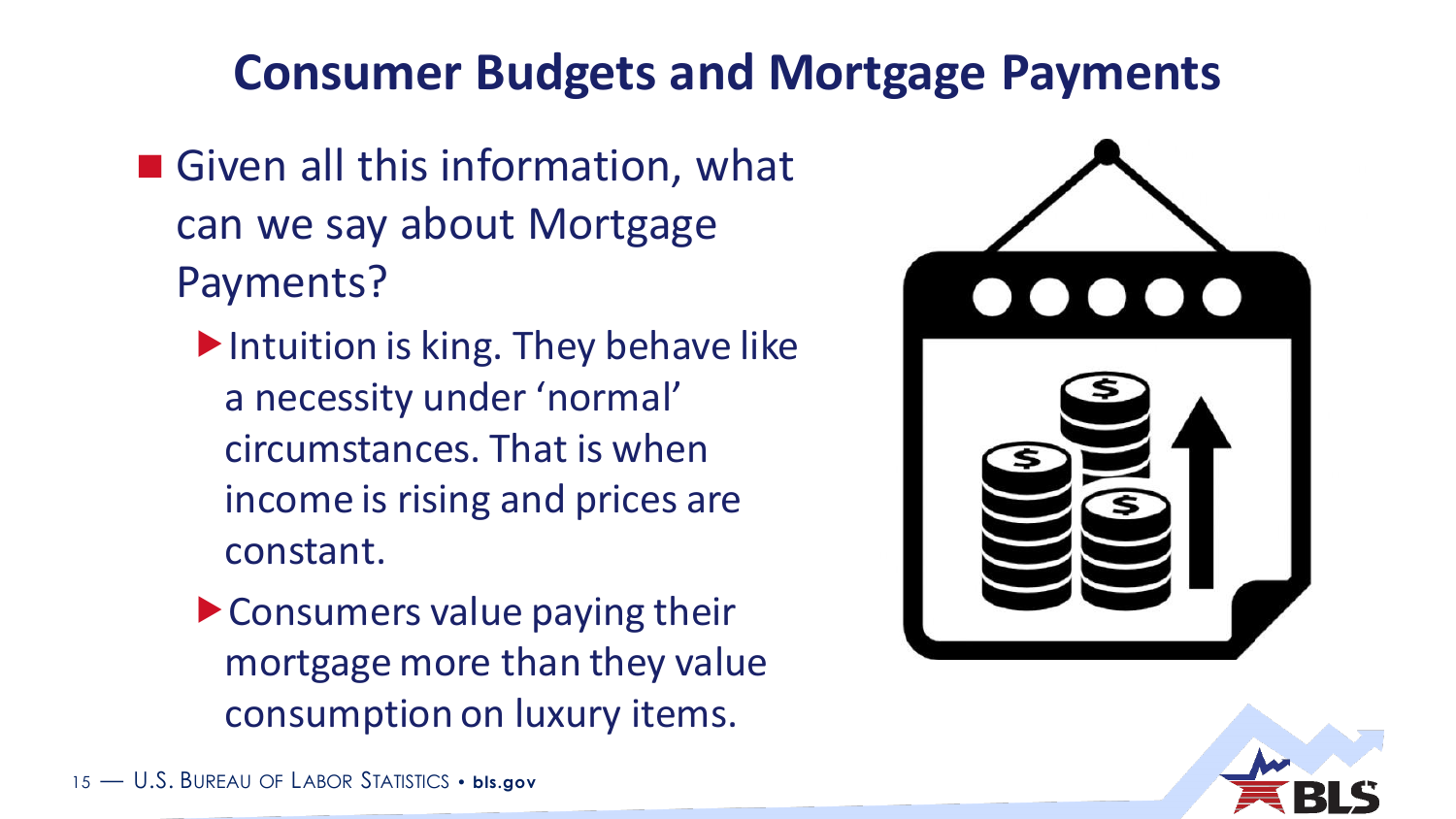#### **Predictive Power of Mortgage Payments**

- Can mortgage payments predict other consumption patterns?
- **Regression Coefficients**
- **Large exogenous** shocks